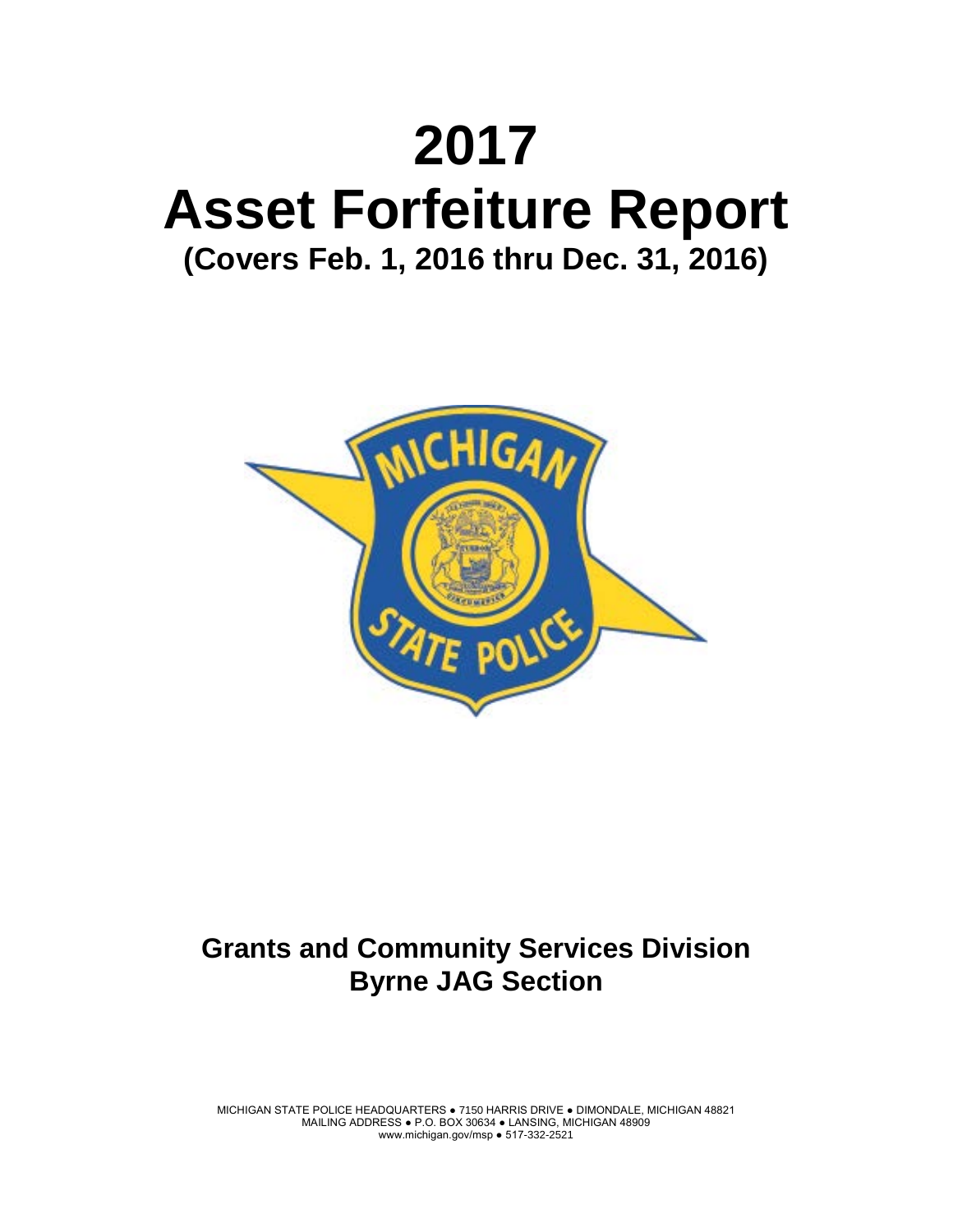### **TABLE OF CONTENTS**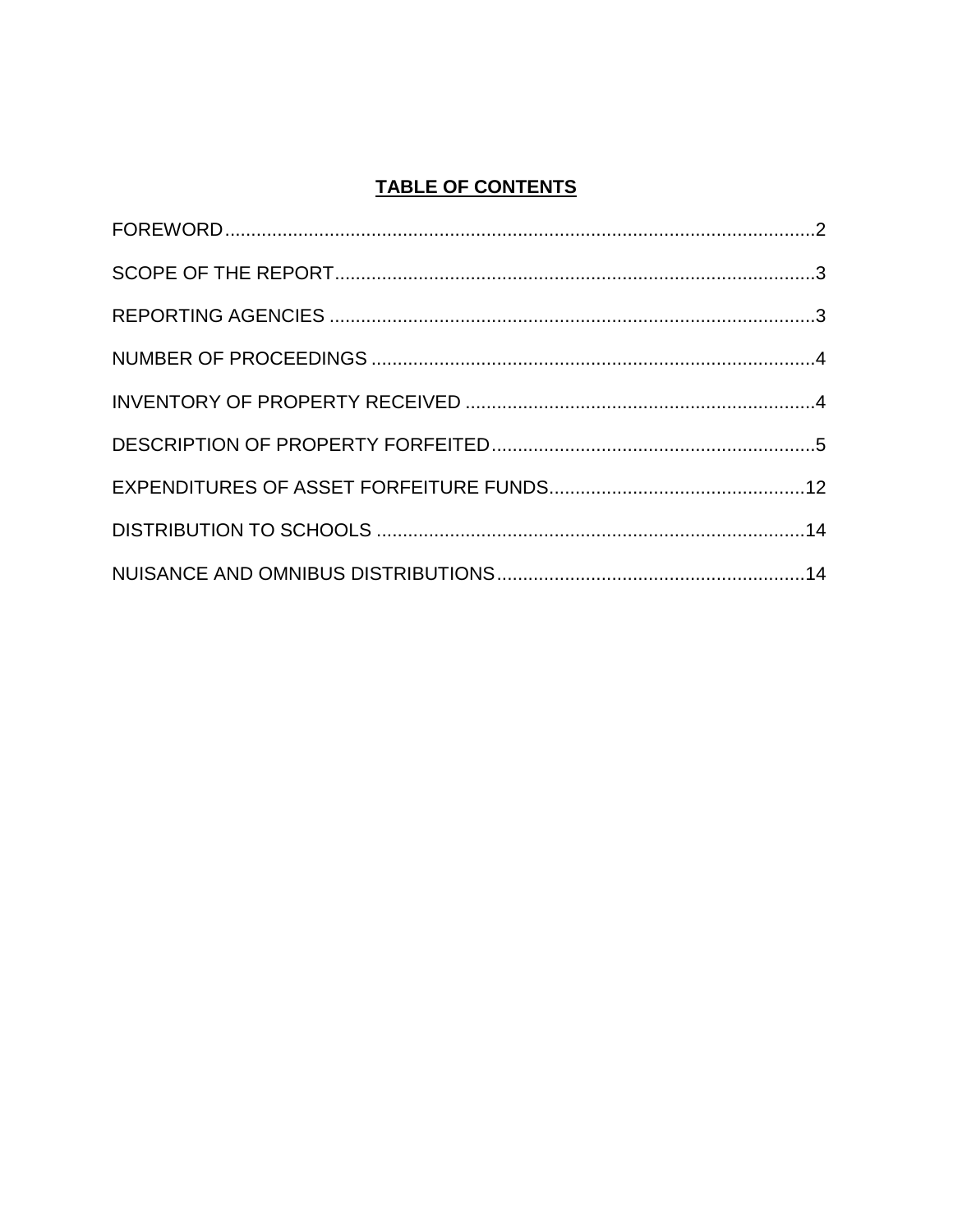

**STATE OF MICHIGAN** DEPARTMENT OF STATE POLICE LANSING

**COL. KRISTE KIBBEY ETUE DIRECTOR** 

**RICK SNYDER** GOVERNOR

June 30, 2017

Mr. Jeff Cobb Secretary of the Senate Michigan Senate P.O. Box 30036 Lansing, Michigan 48909 Mr. Gary Randall Clerk of the House Michigan House of Representatives P.O. Box 30014 Lansing, Michigan 48909

Dear Mr. Cobb and Mr. Randall:

I am pleased to present to the Michigan Legislature the 24th annual Asset Forfeiture Report. Michigan's asset forfeiture laws provide for the seizure of cash and property assets of drug traffickers and other criminal organizations when that property is obtained through illegal activity. The report this year is the first to be submitted as required by The Uniform Forfeiture Reporting Act, 2015 PA 148, which became effective February 1, 2016.

The act repealed the prior asset forfeiture reporting requirements and requires submission of a summary to the Michigan Department of State Police of the reporting agency's activities regarding forfeiture of property under the following sections of law: Public Health Code - MCL 333.7521 - MCL 333.7533 (Controlled Substances), the Identity Theft Protection Act - MCL 445.79d, Revised Judicature Act of 1961-MCL 600.4701 - 600.4709 (Omnibus), and Revised Judicature Act of 1961 - MCL 600.3801 - 600.3840 (Public Nuisance). Additionally, the type of information to be reported for each seizure and forfeiture of property was expanded to provide for greater transparency regarding the government seizure of private property.

This report covers the period from the act's effective date through December 31, 2016. Beginning in 2017, reporting will be submitted based upon the calendar year. Over \$12 million in cash and assets amassed by drug traffickers was forfeited. Extensive multi-agency coordination is evident in this report and, as a result, considerable assets were obtained through the joint enforcement efforts of agencies at the federal, state, and local levels.

Asset forfeiture funds were used to enhance law enforcement by providing resources for equipment, personnel, vehicles, training, and supplies. Assets seized pursuant to this program also allowed some agencies to contribute monies to non-profit organizations that assist in obtaining information from citizens for solving crimes.

I commend our law enforcement community for the tremendous job they have done and submit this report for your information and review.

Kriste Chie. Sincerely

**DIRECTOR**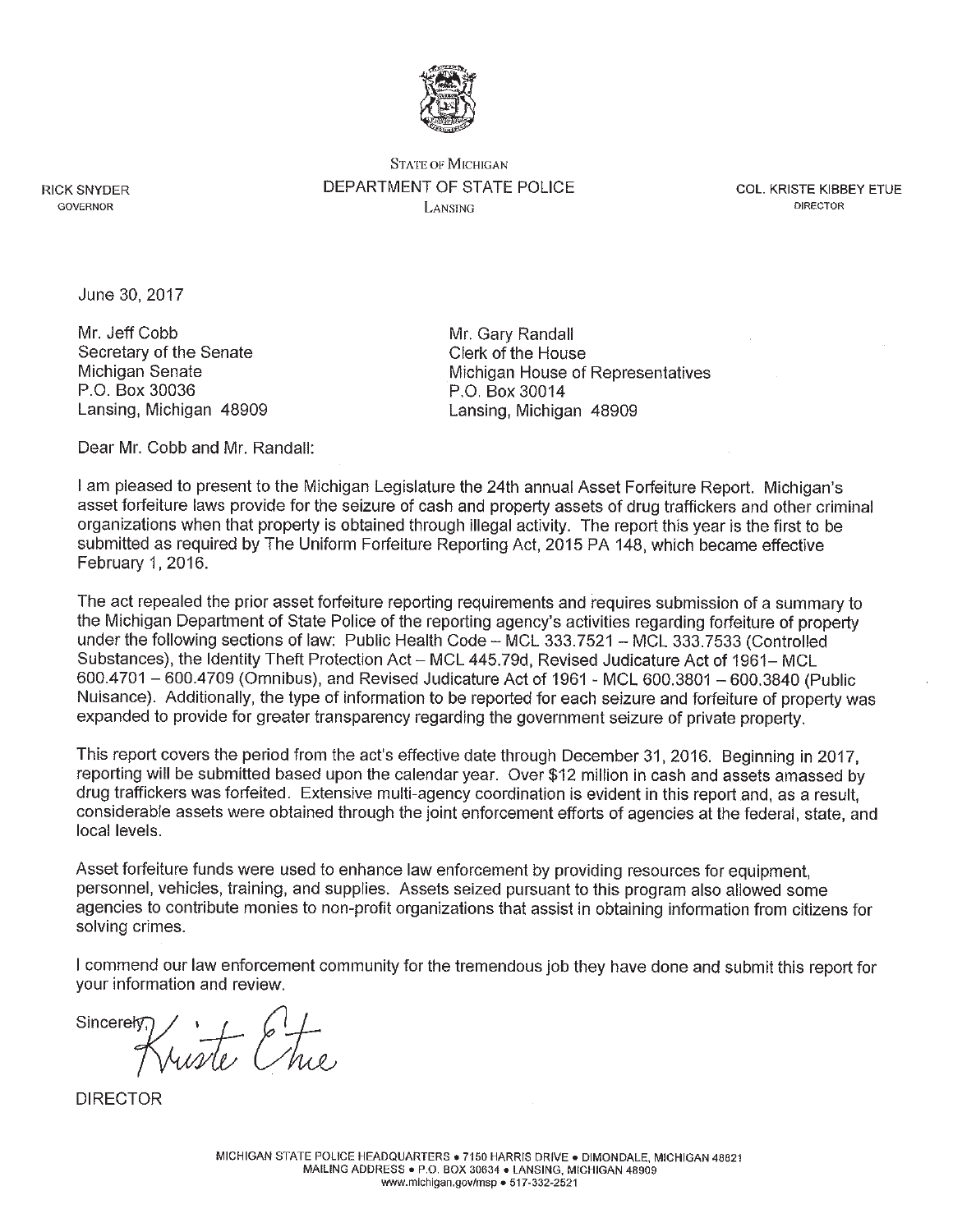#### **FOREWORD**

<span id="page-3-0"></span>This is the 24th annual Asset Forfeiture Report, however, it is the first of its kind under the Uniform Forfeiture Reporting Act. Effective February 1, 2016, 2015 PA 148, created the Uniform Forfeiture Reporting Act that repealed prior forfeiture reporting requirements under the Public Health Code and mandated forfeiture reporting requirements under four sections of law: Public Health Code – MCL 333.7521 – MCL 333.7533 (Controlled Substances), the Identity Theft Protection Act – MCL 445.79d, Revised Judicature Act of 1961– MCL 600.4701 – 600.4709 (Omnibus), and Revised Judicature Act of 1961 - MCL 600.3801 – 600.3840 (Public Nuisance).

This report is a compilation of Reporting Agency's Government Asset Forfeiture Report online submissions by Michigan law enforcement agencies, prosecutors, counties, townships, cities, and villages to the Michigan State Police (MSP), Grants and Community Services Division (GCSD), Byrne Justice Assistance Grant (Byrne JAG) Section. As a result of the expanded inventory requirements under the new act, an additional 5,290 forfeited property records (10,580 printed pages) of data were submitted to the MSP over previous report years. All of the records submitted will be maintained in our database, however, their content is summarized for brevity.

Of the 1,343 Reporting Agency's Government Asset Forfeiture Reports submitted to the MSP, 304 law enforcement agencies reported receiving funds from asset forfeiture during this reporting period. More than \$15.2 million in cash and property was seized during this reporting period pursuant to the Uniform Forfeiture Reporting Act or federal law.

Collaboration and coordination are hallmarks of Michigan's effort to overcome drug trafficking and other criminal activity in our communities. A significant portion of the assets seized was obtained as a result of local, state, and federal agencies working together. Michigan's multijurisdictional task forces are a good example of coordinated regional law enforcement aimed at dangerous criminals.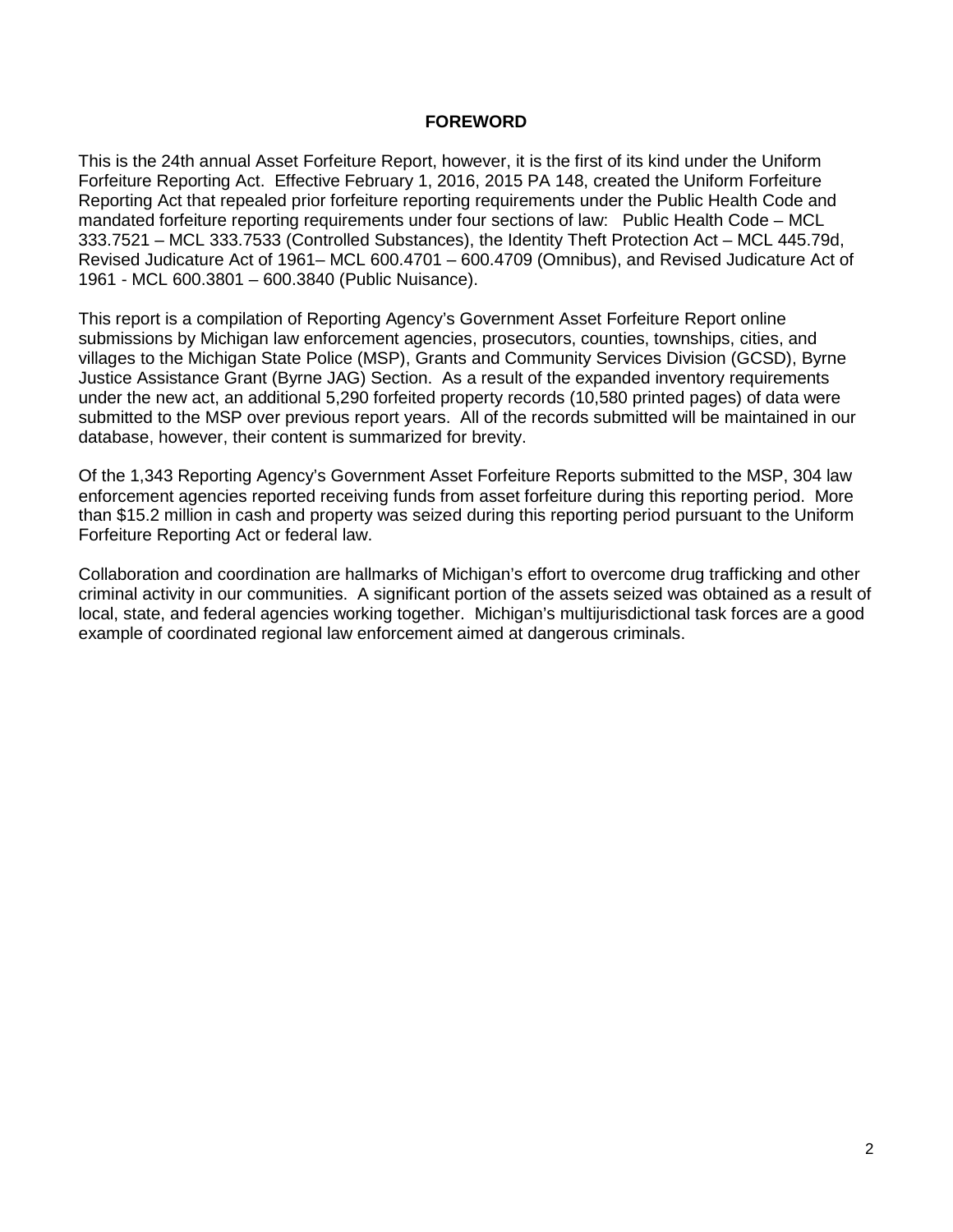#### <span id="page-4-0"></span>**SCOPE OF THE REPORT**

The Uniform Forfeiture Reporting Act defines "reporting agency" to mean one of the following*: (i) If property is seized by or forfeited to a local unit of government, that local unit of government means a village, city, township, or county. (ii) If property is seized by or forfeited to the State of Michigan, the state department or agency effectuating the seizure or forfeiture is the reporting agency. "Local unit of government" means a village, city, township, or county.* Asset forfeiture reporting submissions were solicited from every unit of government in the State of Michigan.

#### **Section I: Identification**

The following tables provide information regarding the types of agencies that were requested to submit an asset forfeiture report and the responses received from that request:

| <b>Agencies</b>                      | <b>Agencies</b><br>Submitting a<br><b>Report Including</b><br><b>Asset Forfeitures</b> | <b>Agencies</b><br>Submitting a<br><b>Report With NO</b><br><b>Asset Forfeitures</b> | <b>Agencies That</b><br><b>DID NOT Submit</b><br>a Report |
|--------------------------------------|----------------------------------------------------------------------------------------|--------------------------------------------------------------------------------------|-----------------------------------------------------------|
| Local Police Agencies (470)          | 186                                                                                    | 284                                                                                  | 0                                                         |
| Multijurisdictional Task Forces (30) | 29                                                                                     |                                                                                      | 0                                                         |
| MSP(1)                               |                                                                                        | 0                                                                                    | 0                                                         |
| Sheriff's Offices (83)               | 43                                                                                     | 40                                                                                   | 0                                                         |
| Prosecuting Attorneys (83)           |                                                                                        | 76                                                                                   | 0                                                         |
| Total                                | 266                                                                                    | 401                                                                                  | O                                                         |

| <b>Added Reporting Agencies</b> | <b>Agencies</b><br>Submitting a<br><b>Report</b> | <b>Agencies Submitting a</b><br><b>Report With NO Asset</b><br><b>Forfeitures</b> |
|---------------------------------|--------------------------------------------------|-----------------------------------------------------------------------------------|
| Counties                        | 8                                                | 8                                                                                 |
| Townships                       | 524                                              | 524                                                                               |
| Cities                          | 37                                               | 37                                                                                |
| Villages                        | 38                                               | 38                                                                                |
| Departments of State Government | 3                                                | 3                                                                                 |
| <b>Total</b>                    | 610                                              | 610                                                                               |

Note: Many local units of government maintain their own police agency or contract for police services.Therefore, the police agency executes and reports asset forfeitures on behalf of the unit of government.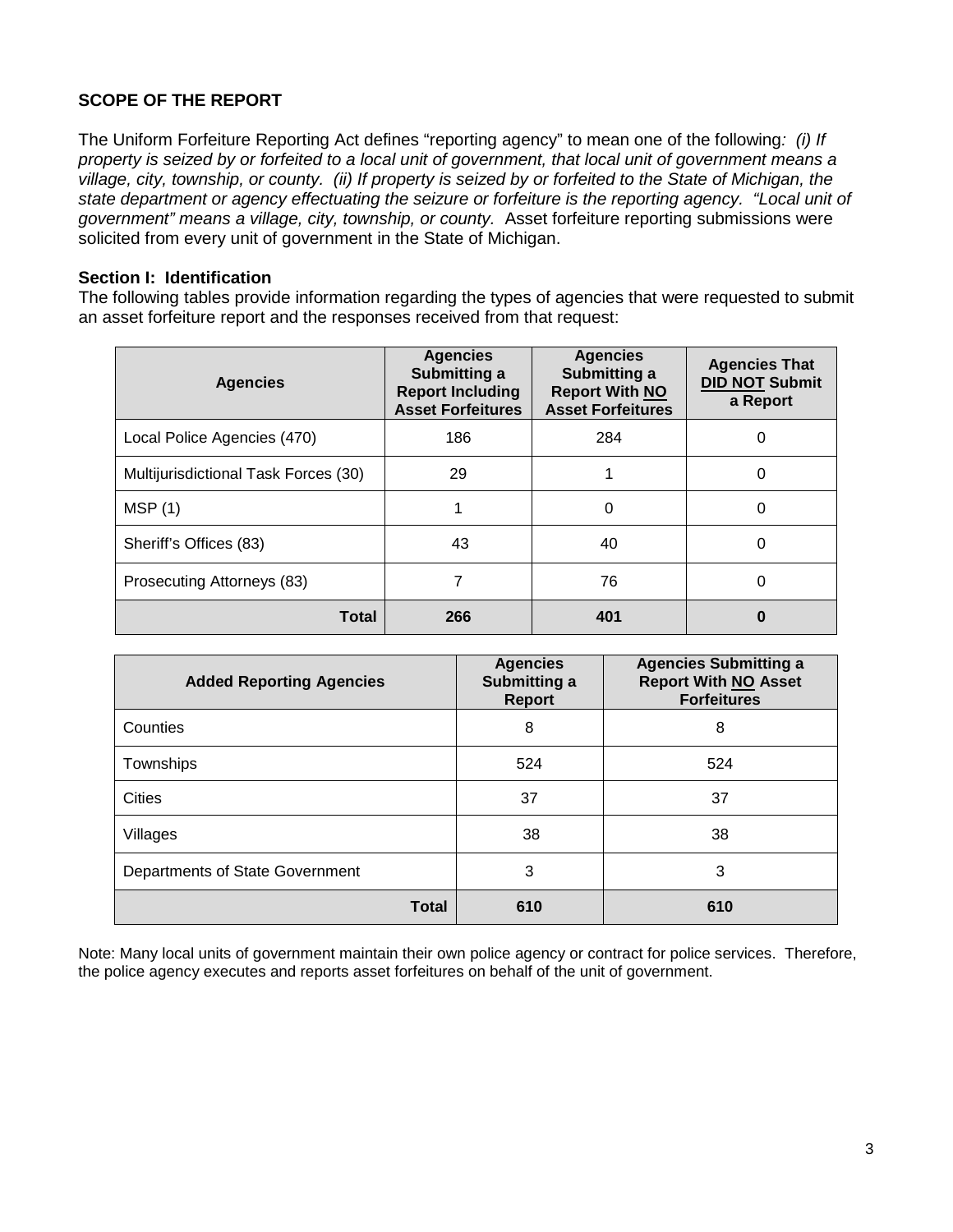#### **Section A: Number of Forfeiture and Public Nuisance Proceedings MCL 28.112(1)(a) – (f)**

| <b>Proceedings</b> | <b>Forfeiture and Public Nuisance Proceedings</b>                            |
|--------------------|------------------------------------------------------------------------------|
| 1,083              | A1. Forfeiture Proceedings Instituted in Circuit Court                       |
| 388                | A2. Forfeiture Proceedings Concluded in Circuit Court                        |
| 303                | A3. Forfeiture Proceedings Pending in Circuit Court                          |
| 4.784              | A4. Forfeitures Effectuated Without a Forfeiture Proceeding in Circuit Court |
| 2,464              | A5. Forfeiture Proceedings Concluded by Agreement                            |
| 553                | A6. Public Nuisance Proceedings                                              |

#### **Section B: Inventory of Property Received by the Reporting Agency MCL 28.112(1)(g)**

This table includes all items seized, or seized and forfeited, during the reporting period.

| <b>Units</b> | <b>Inventory of Property Received</b>                                             |
|--------------|-----------------------------------------------------------------------------------|
| 8            | B1. Residential Real Property: Number of residential real property units received |
| 0            | B2. Industrial or Commercial Real Property: Number of units received              |
| 0            | B3. Agricultural Real Property: Number of units received                          |
| 15,288,514   | B4. Money: Dollar amount of all money received                                    |
| 276          | B5. Negotiable Instruments and Securities: number of units seized                 |
| 806          | B6. Weapons: Number of weapons received                                           |
| 2,037        | B7. Motor Vehicles and Other Conveyances: Number of units received                |
| 15,160       | B8. Other Personal Property of Value: Number of other items of value seized       |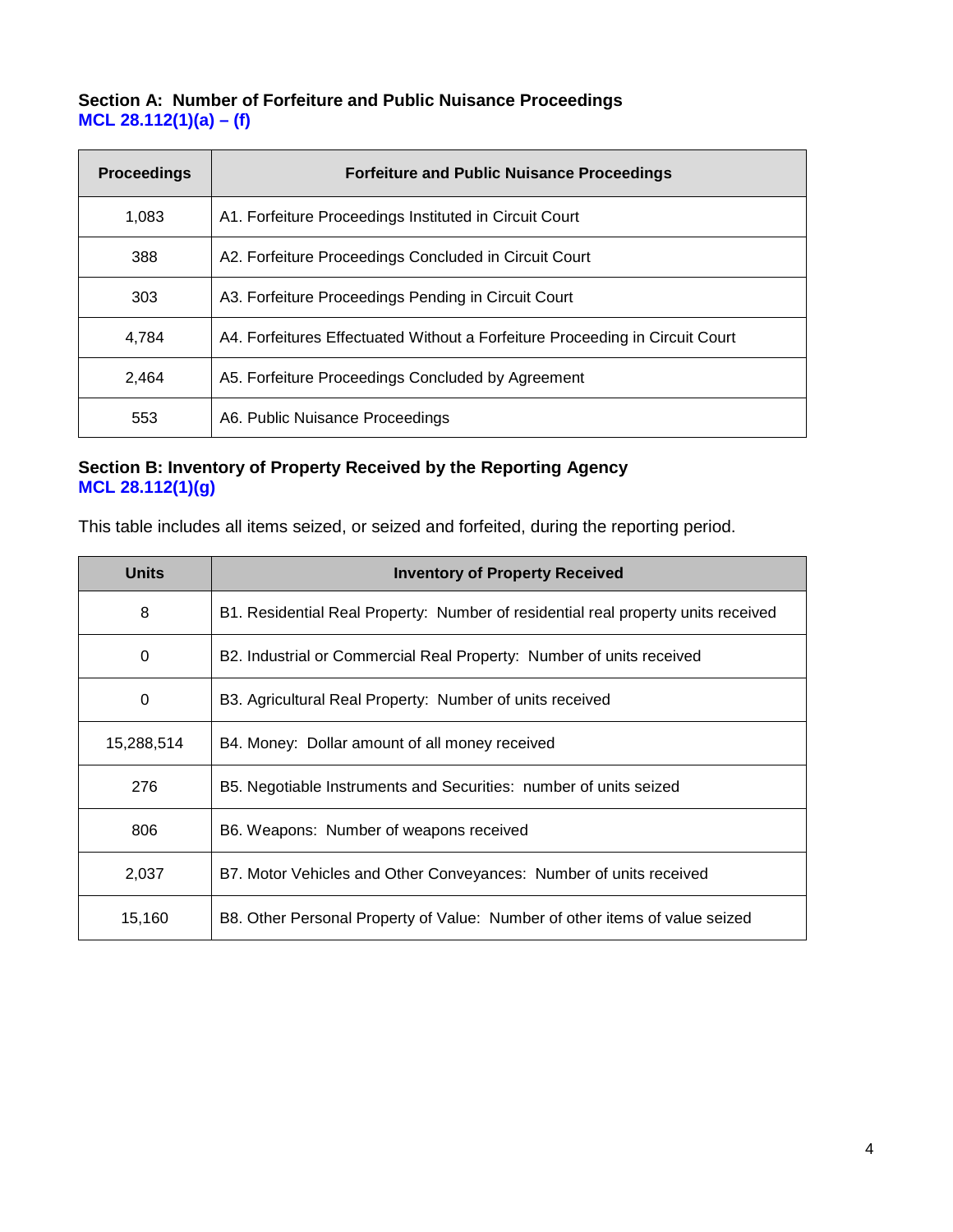#### **Section C: Description of Property MCL 28.112(1)(h)**

Each property inventoried in Section B that has been finalized for purposes of appeal is further described in the tables that follow. Requirements C1-C4 are on file in the database but represent over 5,000 unique entries which are not conducive to summarization.

- C1. Case number or other number assigned by the reporting agency that identifies the forfeiture.
- C2. Description of the property (e.g., residential real property address; legal description of agricultural property; vehicle identification number; make, model, and serial number of a firearm).
- C3. Date the property was seized.
- C4. Date the property was ordered forfeited or disposed of.
- C5. Final disposition of property.
- C6. Estimated value of the property.

| <b>Items</b> | <b>Disposition of Property Received</b> | <b>Value of Property Received</b> |
|--------------|-----------------------------------------|-----------------------------------|
| 168          | Destroyed                               | \$12,475                          |
| 29           | Donated                                 | \$26,150                          |
| 3,108        | Retained by agency                      | \$6,562,859                       |
| 439          | Sale pending                            | \$282,471                         |
| 1,431        | Sold                                    | \$1,291,969                       |
| 115          | Dispositions not answered               | \$339,641                         |

Note: Some reporting agencies' inventory reports were incomplete and were returned to those reporting agencies for correction. Corrected inventory reports have not been returned and are, therefore, not included in the table above. Net proceeds of those agencies are, however, included in Section D below.

C7. The violation or nuisance alleged to have been committed for which forfeiture is authorized.

#### **Asset Forfeitures by Section of Law**

| <b>Section of Law</b>                                                          | <b>Number of Forfeitures</b> |
|--------------------------------------------------------------------------------|------------------------------|
| Public Health Code - MCL 333.7521 - 333.7533 (Controlled Substances)           | 4,955                        |
| Identity Theft Protection Act – MCL 445.79d (Identity Theft)                   | 66                           |
| Revised Judicature Act of 1961 – MCL 600.3801 – 600.38340 (Public<br>Nuisance) | 139                          |
| Revised Judicature Act of 1961 - MCL 600.4701 - 600.4709 (Omnibus)             | 102                          |
| No Answer/Not Identified                                                       | 28                           |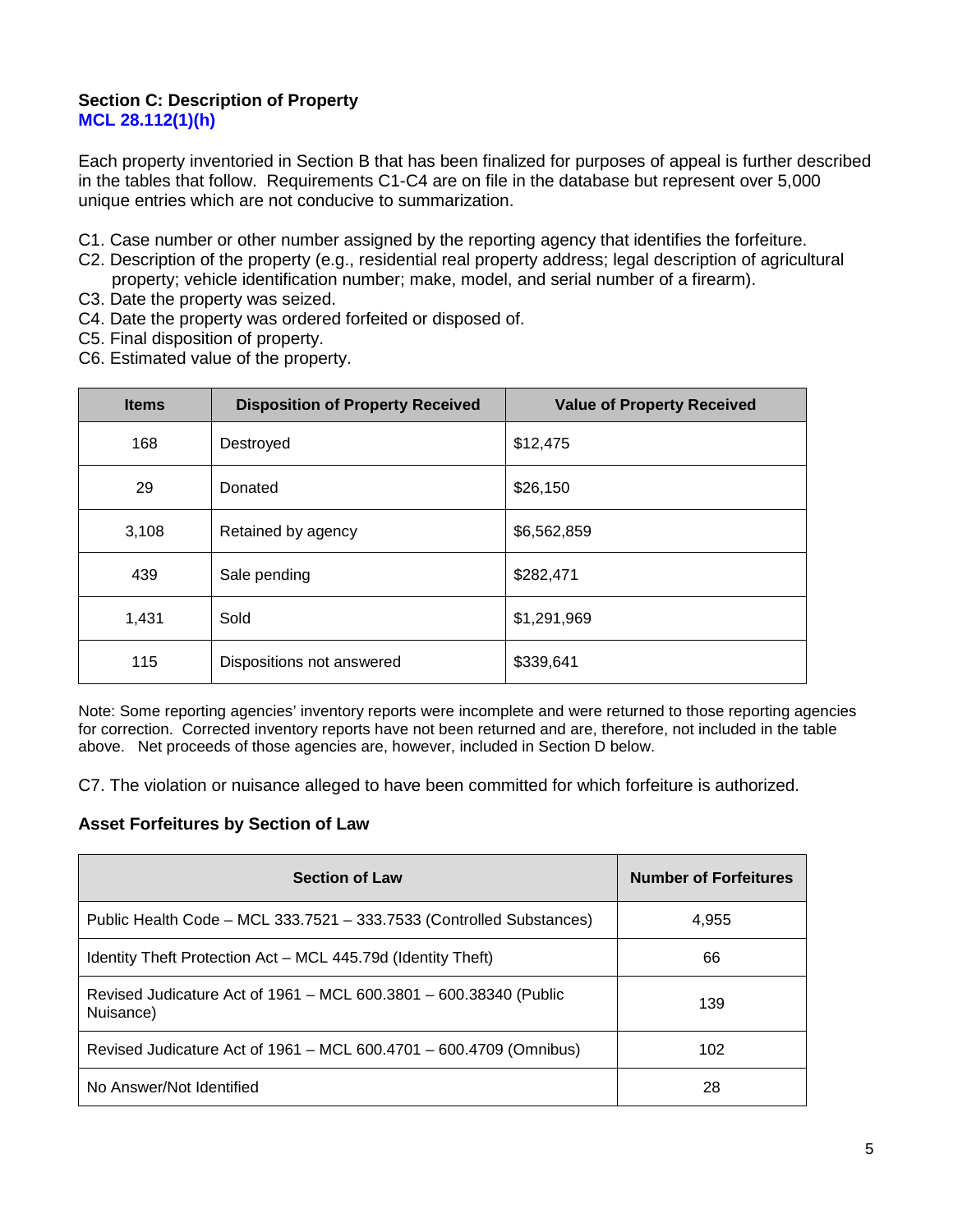## **Asset Forfeitures by Specific Violations**

| <b>Instances</b> | <b>Specific Violation of Public Health Code</b>                                                                                 |
|------------------|---------------------------------------------------------------------------------------------------------------------------------|
| 21               | 333.74012A1 - Controlled substance - Delivery/manufacture - Narcotic or cocaine<br>1000 or more grams                           |
| 205              | 333.74012A2 - Controlled substance - Delivery/manufacture - Narcotic or cocaine<br>450 to 999 grams                             |
| 51               | 333.74012A3 - Controlled substance - Delivery/manufacture - Narcotic or cocaine<br>50 to 449 grams                              |
| 205              | 333.74012B-A - Controlled substance - Delivery/manufacture - Schedules 1,2, and<br>3 except marihuana and cocaine               |
| 5                | 333.74012B-B - Controlled substance - Delivery/manufacture - Substance added to<br>Schedules 1,2, & 3 by Board of Pharmacy rule |
| 14               | 333.74012C-A - Controlled substance - Delivery/manufacture - Schedule 4                                                         |
| 5                | 333.74012B-B - Controlled substance - Delivery/manufacture - Substance added to<br>Schedules 1,2, & 3 by Board of Pharmacy rule |
| 14               | 333.74012C-A - Controlled substance - Delivery/manufacture - Schedule 4                                                         |
| 5                | 333.74012D - Controlled substance - Delivery/manufacture - Schedule 5                                                           |
| 157              | 333.74012D11 - Controlled substance - Delivery/manufacture 5 to 45 kilograms of<br>marihuana or 20 to 200 plants                |
| 824              | 333.74012D3 - Controlled substance - Delivery/manufacture marihuana                                                             |
| 9                | 333.74012F - Prescription forms - Manufacture/deliver                                                                           |
| 143              | 333.7401A - Controlled substance - Delivery to commit criminal sexual conduct                                                   |
| 2                | 333.7401B3A - Controlled substance - Delivery/manufacture - GBL                                                                 |
| 6                | 333.7401C2A - Controlled substance - Operating/maintaining a laboratory                                                         |
| 18               | 333.7401C2F - Controlled substance - Operating/maintaining a laboratory involving<br>methamphetamine                            |
| 12               | 333.74022A - Controlled substance - Creation/delivery counterfeit substance -<br>Narcotic/methamphetamine/ecstasy               |
| 9                | 333.74022B - Controlled substance - Creation/delivery of counterfeit substance -<br>Schedule 1,2, or 3                          |
| 1                | 333.74022C - Controlled substance - Creation/delivery of counterfeit substance -<br>Schedule 4                                  |
| 16               | 333.74022E - Controlled substance - Creation/delivery of an analogue                                                            |
| 21               | 333.74032A1 - Controlled substance - Possession of cocaine, heroin or another<br>narcotic - 1000 or more grams                  |
| 4                | 333.74032A2 - Controlled substance - Possession of cocaine, heroin, or another<br>narcotic - 450 to 999 grams                   |
| 17               | 333.74032A3 - Controlled substance - Possession of cocaine, heroin, or another<br>narcotic $-50$ to 449 grams                   |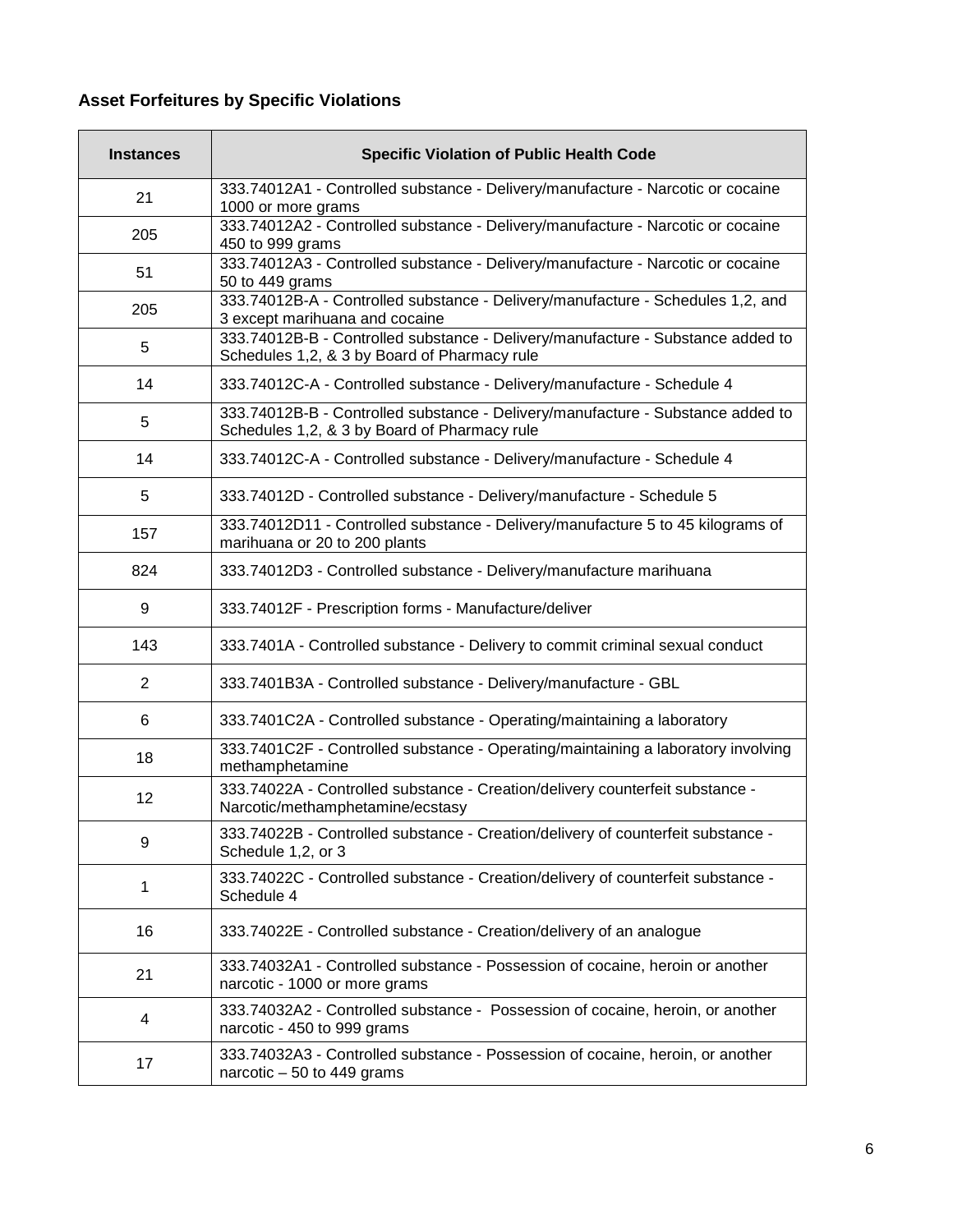| <b>Instances</b> | Specific Violation of Public Health Code (Cont'd.)                                                                                    |
|------------------|---------------------------------------------------------------------------------------------------------------------------------------|
| 32               | 333.74032A4 - Controlled substance - Possession of cocaine, heroin, or another<br>narcotic - 25 to 49 grams                           |
| 897              | 333.74032A5 - Controlled substance - Possession of cocaine, heroin or another<br>narcotic - Less than 25 grams                        |
| 187              | 333.74032B1 - Controlled substance - Possession of methamphetamine/ecstasy                                                            |
| 343              | 333.74032B-A - Controlled substance - Possession of analogues                                                                         |
| 24               | 333.74032B-B - Controlled substance - Possession substance added to Schedules<br>1,2,3, or 4 by Board of Pharmacy rule                |
| 14               | 333.74032C-A - Controlled substance - Possession of Schedule 5 or LSD, peyote,<br>mescaline, psilocybin, etc.                         |
| $\overline{2}$   | 333.74032C-B - Controlled substance - Possession substance added to Schedule 5<br>by Board of Pharmacy Rule                           |
| 477              | 333.74032D - Controlled substance - Possession of marihuana                                                                           |
| 4                | 333.74032F - Prescription forms - Possession                                                                                          |
| 2                | 333.74042A - Controlled substance - Use of<br>narcotic/cocaine/methamphetamine/ecstasy                                                |
| 15               | 333.74042B - Controlled substance - Use                                                                                               |
| 1                | 333.74042C - Controlled substance - Use of Schedule 5 or LSD, peyote, mescaline,<br>psilocybin, etc.                                  |
| 6                | 333.74042D - Controlled substance - Use of marihuana                                                                                  |
| 1                | 333.7405B - Controlled substance - Manufacture/distribute outside license                                                             |
| 66               | 333.7405D - Controlled substance - Maintaining a drug house                                                                           |
| 1                | 333.74071B - Controlled substance - Use of a fictitious license number                                                                |
| 9                | 333.7407A1-A - Controlled substance - Attempt - Felony                                                                                |
| 2                | 333.7407A1-C - Controlled substance - Attempt - Misdemeanor                                                                           |
| $\overline{2}$   | 333.7407A-C - Controlled substance - Inducing person to violate - Misdemeanor                                                         |
| $\overline{7}$   | 333.74102-A - Controlled substance - Delivery on school property - Narcotic or<br>cocaine - Less than 50 grams                        |
| 1                | 333.74103 - Controlled substance - Possession with intent to deliver on school<br>property - Narcotic or cocaine - Less than 50 grams |
| 1                | 333-74101-A - Controlled substance - Delivery to minor - Narcotic or cocaine - less<br>than 50 grams                                  |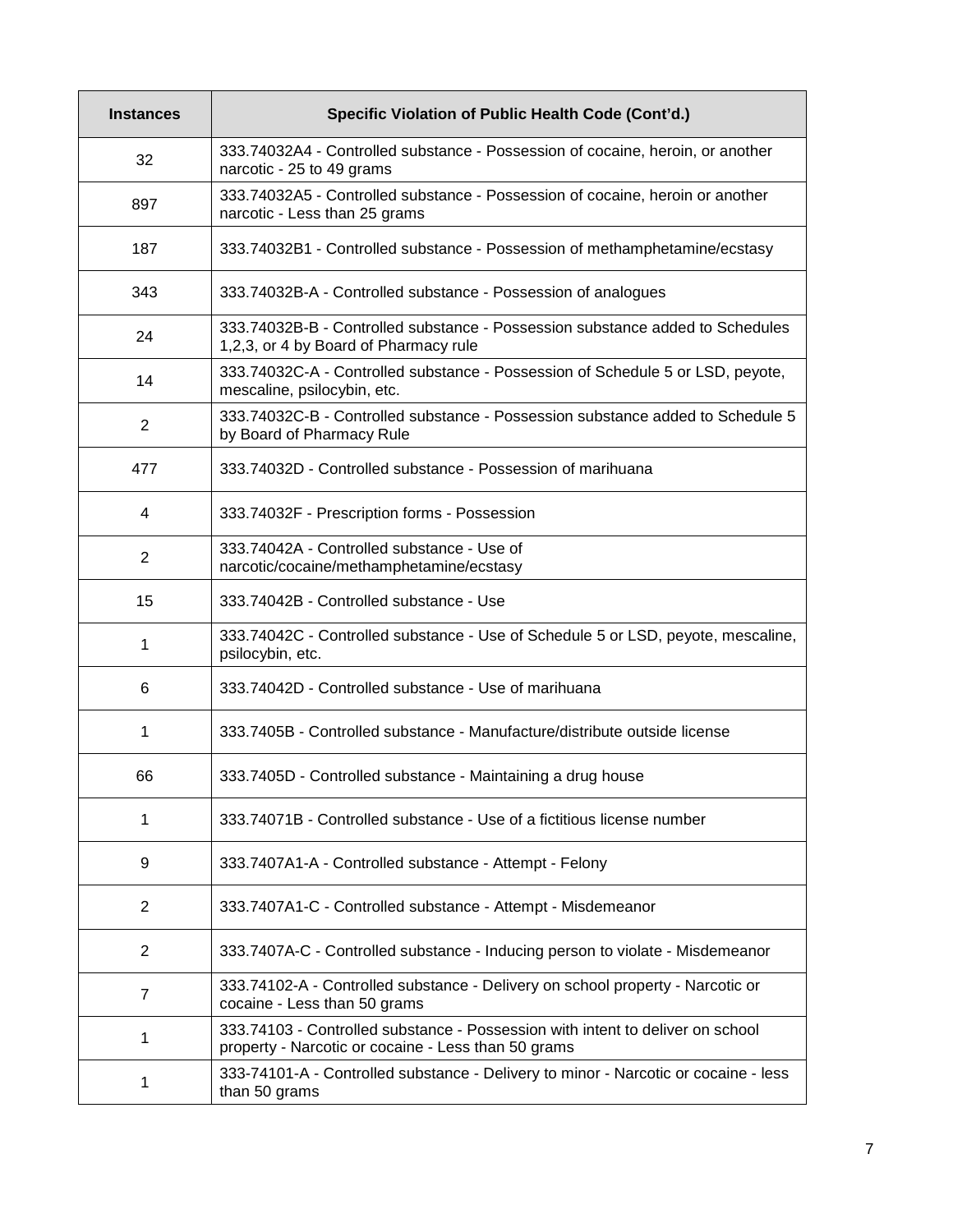| <b>Instances</b> | Specific Violation of Public Health Code (Cont'd.)                                  |
|------------------|-------------------------------------------------------------------------------------|
|                  | 333.7340A - NPLEX violation                                                         |
| 2                | 333.7340C - Ephedrine/pseudoephedrine - Purchase/possess to make<br>methamphetamine |
| 315              | Not Answered/Left Blank as unspecified violations of the public health code.        |

| <b>Instances</b> | <b>Specific Identity Theft Violations</b>                                                                                      |
|------------------|--------------------------------------------------------------------------------------------------------------------------------|
| 36               | 445.65 - Identity Theft                                                                                                        |
| 13               | 445.65-A - Identity Theft - Second offense                                                                                     |
| 8                | 445.67-A - Personal identifying information - Obtain/possess/transfer with intent to<br>commit identity theft - Second offense |
| 9                | Unspecified/unanswered violations of Identity Theft Protection Act - MCL 445.79d                                               |

| <b>Instances</b> | <b>Specific Nuisance Violations</b>                                                                                                                                                                                                                           |
|------------------|---------------------------------------------------------------------------------------------------------------------------------------------------------------------------------------------------------------------------------------------------------------|
| 40               | Property was used by, or kept for the use of prostitutes or other disorderly persons                                                                                                                                                                          |
|                  | Property was used for conduct prohibited by MCL 750.462a to MCL 750.462h -<br>Human trafficking                                                                                                                                                               |
| 84               | Property was used for the purpose of lewdness, assignation, prostitution, or<br>gambling                                                                                                                                                                      |
| 10               | Property was used for the unlawful manufacture, transporting, sale, keeping for<br>sale, bartering, or furnishing of vinous, malt, brewed, fermented, spirituous, or<br>intoxicating liquors or mixed liquors or beverages, any part of which is intoxicating |
| 1                | Property was used to facilitate armed violence in connection with the unlawful use<br>of a firearm or other dangerous weapon.                                                                                                                                 |

| <b>Instances</b> | <b>Specific Violations of Omnibus Act</b>                                                                    |  |
|------------------|--------------------------------------------------------------------------------------------------------------|--|
| 2                | 750.110 - Breaking and entering - A building with intent                                                     |  |
| 13               | 750.110A3 - Home invasion - Second degree                                                                    |  |
| 20               | 750.145C3 - Child sexually abusive activity - Distributing or promoting                                      |  |
| 12               | 750.145C4-A - Child sexually abusive material – Possession                                                   |  |
| 3                | 750.145D2F - Computers - Internet - Communicating with another to commit crime -<br>15 years or more or life |  |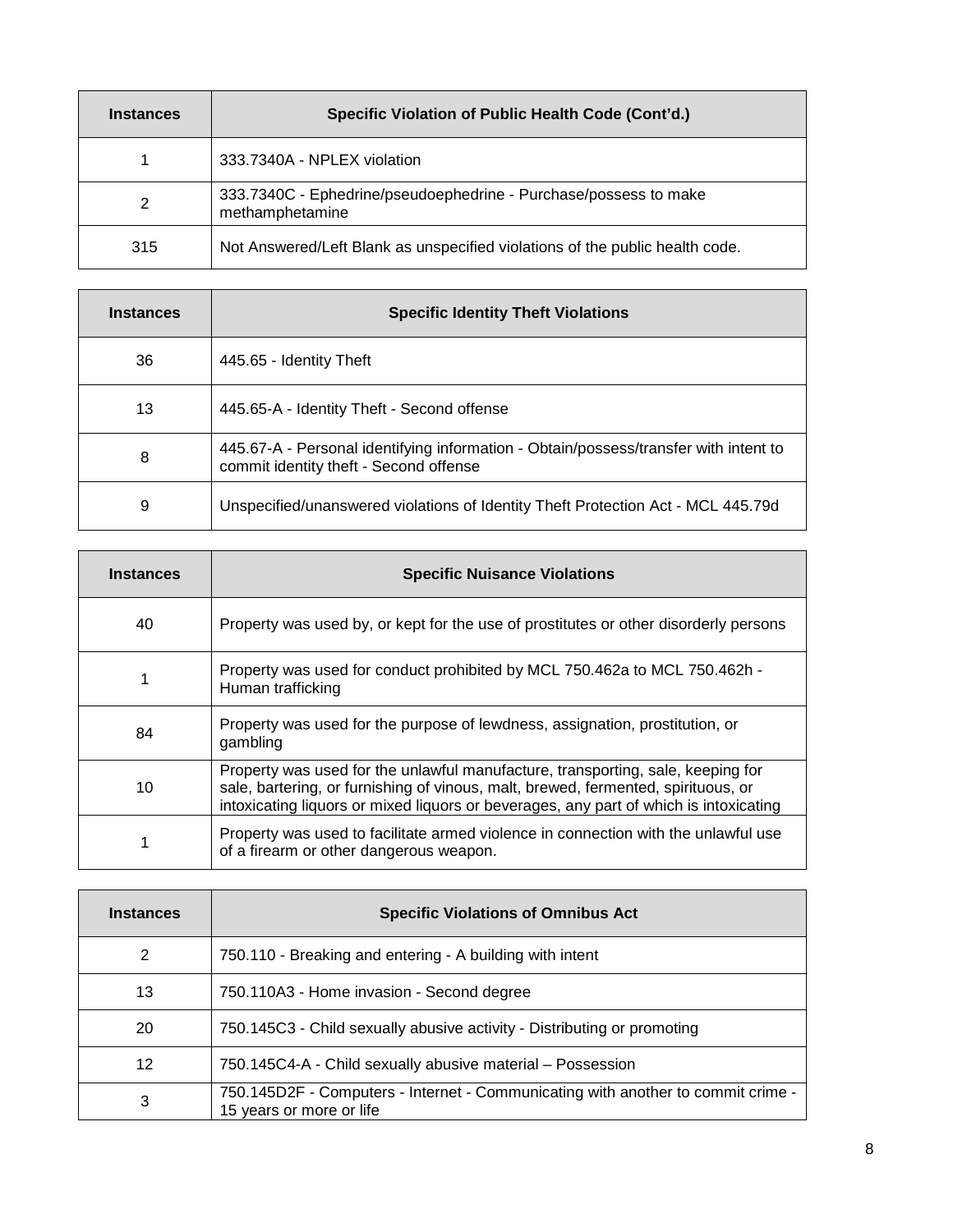| <b>Instances</b> | Specific Violations of Omnibus Act (Cont'd)                                                              |  |
|------------------|----------------------------------------------------------------------------------------------------------|--|
| 6                | 750.157R - Financial transaction device - Forgery, alteration, or counterfeiting                         |  |
| 3                | 750.2184A - False pretenses - \$1,000.00 or more but less than \$20,000.00                               |  |
| 4                | 750.224F - Weapons - Firearms - Possession by felon                                                      |  |
| 4                | 750.274 - Fraud - Purchasing/collecting on fraudulent financial document                                 |  |
| 2                | 750.3564A - Larceny - \$200.00 or more but less than \$1,000.00                                          |  |
| 1                | 750.459 - Prostitution/transporting person                                                               |  |
|                  | 750.529 - Robbery - Armed                                                                                |  |
| 13               | 750.5353A - Stolen property - Receiving and concealing - \$1,000.00 or more but<br>less than \$20,000.00 |  |
| 3                | 752.7973A - Computers - Using to commit a crime - 1 year or less                                         |  |
| 12               | Unspecified/unanswered violations classified as Omnibus Act.                                             |  |

| <b>Instances</b> | <b>Other Database Entries</b>                              |
|------------------|------------------------------------------------------------|
| 28               | Entries with no violation entered for the reported seizure |

C8. Whether any person was charged with the violation for which the forfeiture was authorized. If yes, whether that person was convicted, not convicted, or the charge is still pending.

| <b>Number</b> | <b>Charged, if yes Convicted?</b>                                           |  |
|---------------|-----------------------------------------------------------------------------|--|
| 523           | Not charged with a violation for which forfeitures were authorized*         |  |
| 1,547         | Charged with a violation - Charges Still Pending                            |  |
| 2,490         | Charged and Convicted for Violation for which Forfeiture was Authorized     |  |
| 196           | Charged but not Convicted for Violation for which Forfeiture was Authorized |  |
| 449           | Charged but Conviction Status Not Answered in Survey                        |  |
| 85            | Neither Charge or Conviction Status Answered in Survey                      |  |

Note: Many persons accused of crimes cooperated with authorities, resulting in criminal charges not being pursued. This category will be added next year for tracking.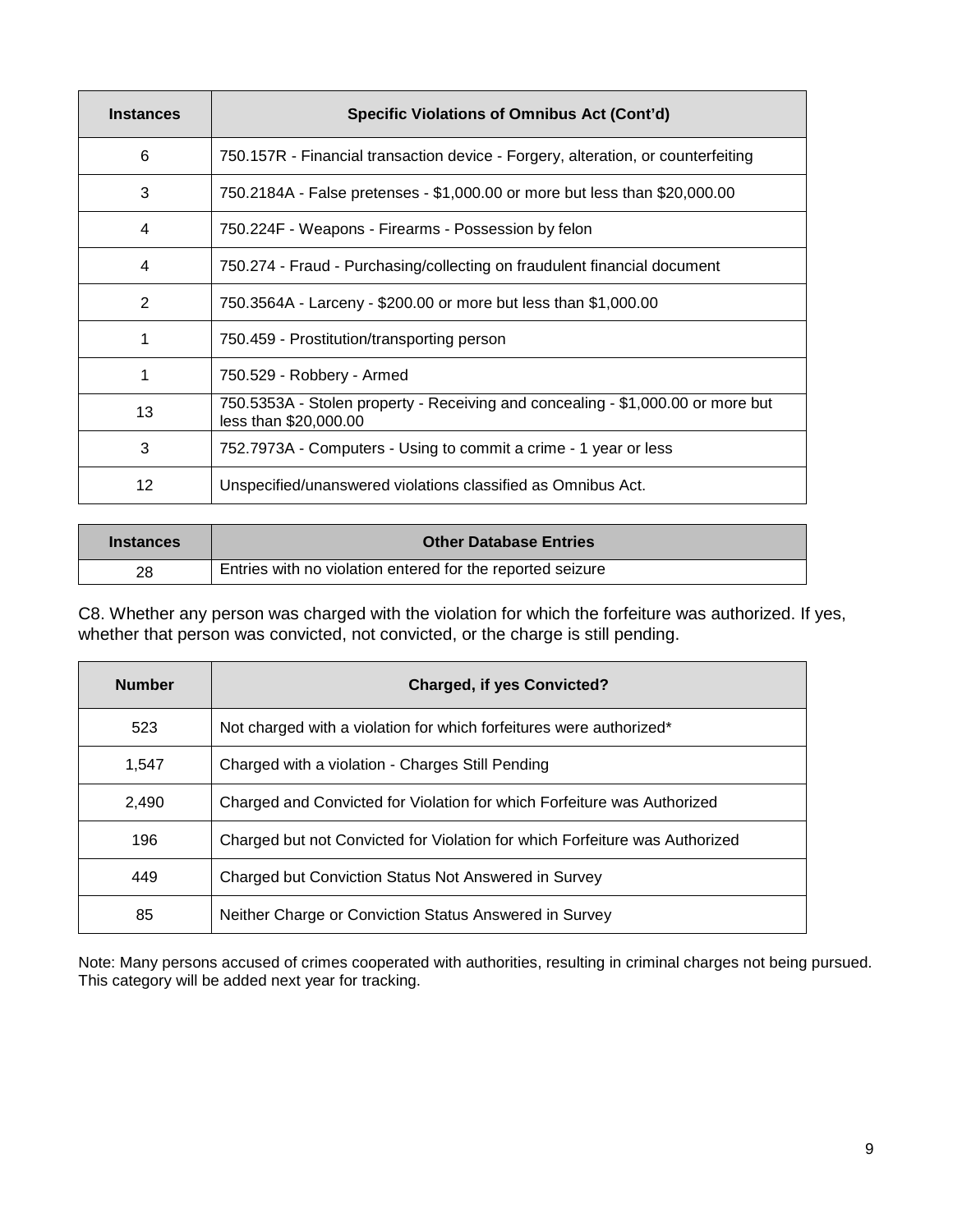|  |  | C9. Whether any person claimed an interest in the property and the number of claimants to the property. |  |  |
|--|--|---------------------------------------------------------------------------------------------------------|--|--|
|  |  |                                                                                                         |  |  |

| <b>Number</b> | Number of Persons Claiming an Interest in the Property |
|---------------|--------------------------------------------------------|
| 3,893         | 0 Persons Claimed an Interest in the Property          |
| 1,233         | 1 Person Claimed an Interest in the Property           |
| 65            | 2 Persons Claimed an Interest in the Property          |
|               | 3 Persons Claimed an Interest in the Property          |
| 9             | 4 Persons Claimed an Interest in the Property          |
| 83            | Not Answered                                           |

C10. Whether the forfeiture resulted from an adoptive seizure.

| <b>Number</b> | Did the Forfeiture Result from an Adoptive Seizure |
|---------------|----------------------------------------------------|
| 382           | Yes                                                |
| 4,750         | No.                                                |
| 159           | Not Answered                                       |

C11. Whether the property was seized pursuant to a search warrant, arrest warrant, or search incident to arrest.

| <b>Number</b> | Search Warrant, Arrest Warrant, or Search Incident to Arrest |  |
|---------------|--------------------------------------------------------------|--|
| 1,623         | Search Warrant                                               |  |
| 161           | <b>Arrest Warrant</b>                                        |  |
| 3,081         | Search Incident to Arrest                                    |  |
| 418           | Not Answered                                                 |  |

C12. Whether a controlled substance was found in the course of the investigation that resulted in the forfeiture of the property.

| <b>Number</b> | <b>Controlled Substance Found in the Course of the Investigation</b> |  |
|---------------|----------------------------------------------------------------------|--|
| 4,903         | Yes                                                                  |  |
| 362           | No.                                                                  |  |
| 26            | Not Answered                                                         |  |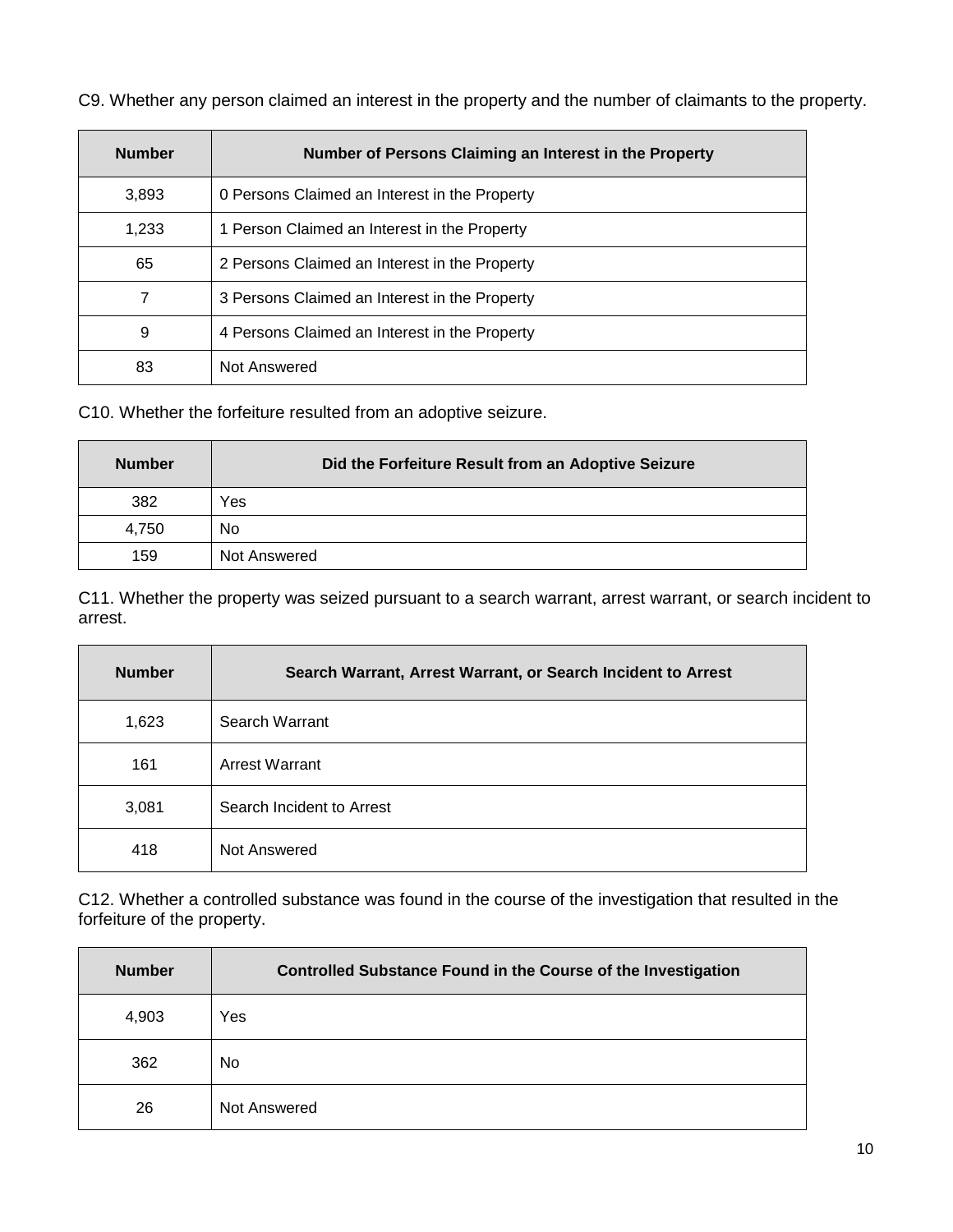#### **Section D: Net Total Proceeds MCL 28.112(1)(i)**

Report the net total proceeds of all property forfeited through actions instituted by the reporting agency that the reporting agency is required to account for and report to the state treasurer.

| Amount       | <b>Net Total Proceeds</b>                                                          |  |
|--------------|------------------------------------------------------------------------------------|--|
| \$12,279,654 | Net Total Proceeds Reported to MSP for February 1, 2016, thru December 31,<br>2016 |  |

Note: This report includes only the net proceeds of property that was seized on or after the effective date of the act and forfeited during the reporting period.

#### **Section E: Forfeiture Proceedings under the Public Health Code MCL 28.112(1)(j)(i)**

The reporting agencies were requested to report the use of asset forfeiture funds as a percentage of the agency's total expenditures of asset forfeiture funds in 13 broad categories: personnel, overtime, vehicles, equipment, federal grant match, informant fees, buy money, training, crime prevention and public outreach, animal expenses, supplies and materials, non-profit organizations, and other expenses.

| <b>Expenditures of Funds</b>     |            |  |
|----------------------------------|------------|--|
| <b>Category</b>                  | Percentage |  |
| Personnel                        | 10%        |  |
| Overtime                         | 3%         |  |
| Vehicles                         | 7%         |  |
| Equipment                        | 30%        |  |
| <b>Federal Grant Match</b>       | 2%         |  |
| Informant Fees                   | 2%         |  |
| <b>Buy Money</b>                 | 4%         |  |
| Training                         | 7%         |  |
| Crime Prevention/Public Outreach | 3%         |  |
| Animal Expenses                  | 4%         |  |
| <b>Supplies and Materials</b>    | 7%         |  |
| Shared with Other Agency         | 5%         |  |
| Non-profit Organizations         | 2%         |  |
| Other                            | 14%        |  |
| <b>TOTAL</b>                     | 100%       |  |

The following are examples of reported expenditures by category:

**Personnel:** Asset forfeiture funds are used to fund community policing officers, multijurisdictional drug team personnel, local and county agency drug team personnel, and civilian personnel.

**Overtime**: Drug investigations are often initiated in the late evening/early morning hours. Certified methamphetamine laboratory responders, raid entry teams, and canine handlers are examples of frequently used personnel that require overtime payment.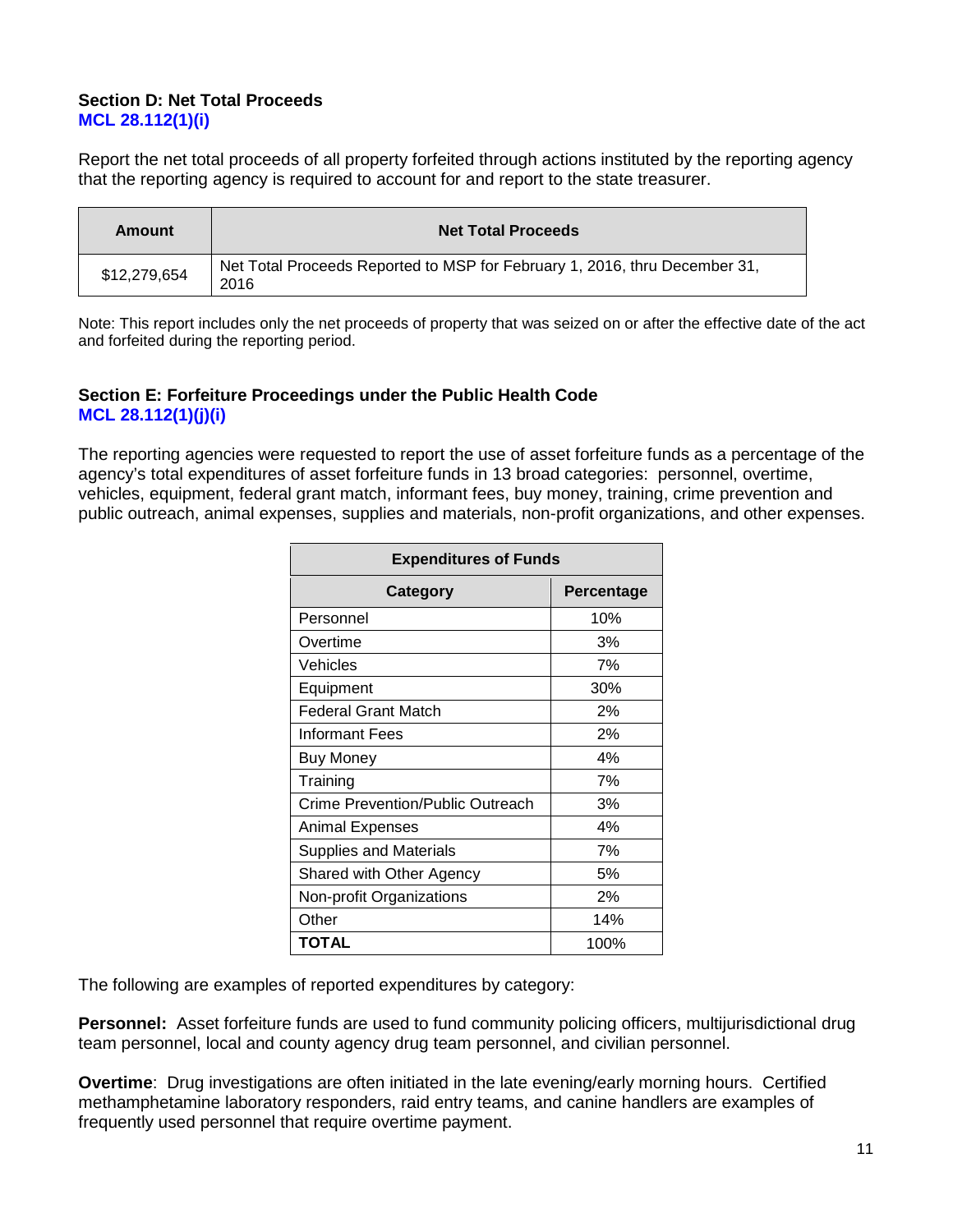**Vehicles**: The increasing cost of vehicles has been a major factor in increased police department operating cost budgets. The use of asset forfeiture funds has offset some of these costs.

**Equipment:** Law enforcement is seeing rapid changes in technology to assist agencies in working more efficiently and effectively. Records management systems, mobile data terminals, live stream video, and evidence collection enhancements are examples of expenditures from this category.

**Federal Grant Match:** Grant matching funds help increase the number of investigators and prosecutors dedicated to drug enforcement. Multijurisdictional task forces rely heavily on federal funds to operate and most of these funds require a cash match.

**Informant Fees:** Asset forfeiture funds are used for informant fees to assist in solving complex drug investigations.

**Buy Money:** Assembling cases against drug traffickers requires resources for undercover agents to conduct drug purchases, often over a period of time. Enforcement budgets may be inadequate for this expenditure. Asset forfeiture funds fill this gap and provide needed resources, especially for smaller law enforcement agencies.

**Training:** The majority of sworn personnel assigned to multijurisdictional task forces require formal narcotics investigative training. Law enforcement agencies are providing more training for personnel to keep current with new technological advances. Asset forfeiture funds can assist agencies with these costs.

**Crime Prevention and Public Outreach:** Law enforcement agencies are providing education and awareness programs throughout the state. These efforts may include presentations to schools and community groups.

**Animal Expenses:** Canines have proven to be a valuable asset to law enforcement. Law enforcement agencies and one multijurisdictional task force reported spending asset forfeiture funds on medical and maintenance costs for their canine programs.

**Supplies and Materials:** Supplies and materials are considered operational items that cost under \$5,000, including computers, copier leases, cellular telephones, and vehicle/building maintenance. Materials and supplies utilized by multijurisdictional task force personnel are not normally provided for in a participating agency's budget so multijurisdictional task forces often use asset forfeiture funds to support their supplies and materials expenditures.

**Shared with Other Agency:** Some forfeitures result from joint investigations or multijurisdictional task force investigations. Therefore proceeds are shared among participating agencies.

**Non-profit Organizations:** Many local police agencies, and county sheriff's offices reported contributing a percentage of their asset forfeiture funds to local crime alert organizations as allowed by MCL 333.7524(1)(b)(ii)"

**Other:** Expenditures reported in this category were utilized for building/utility costs for narcotics unit operations, cellular telephone bills, global positioning tracker services, extradition costs, drug awareness kits, vehicle purchases, off-site storage units for toxic materials, dispatching consortium fees, aviation fees, and evidence collection materials.